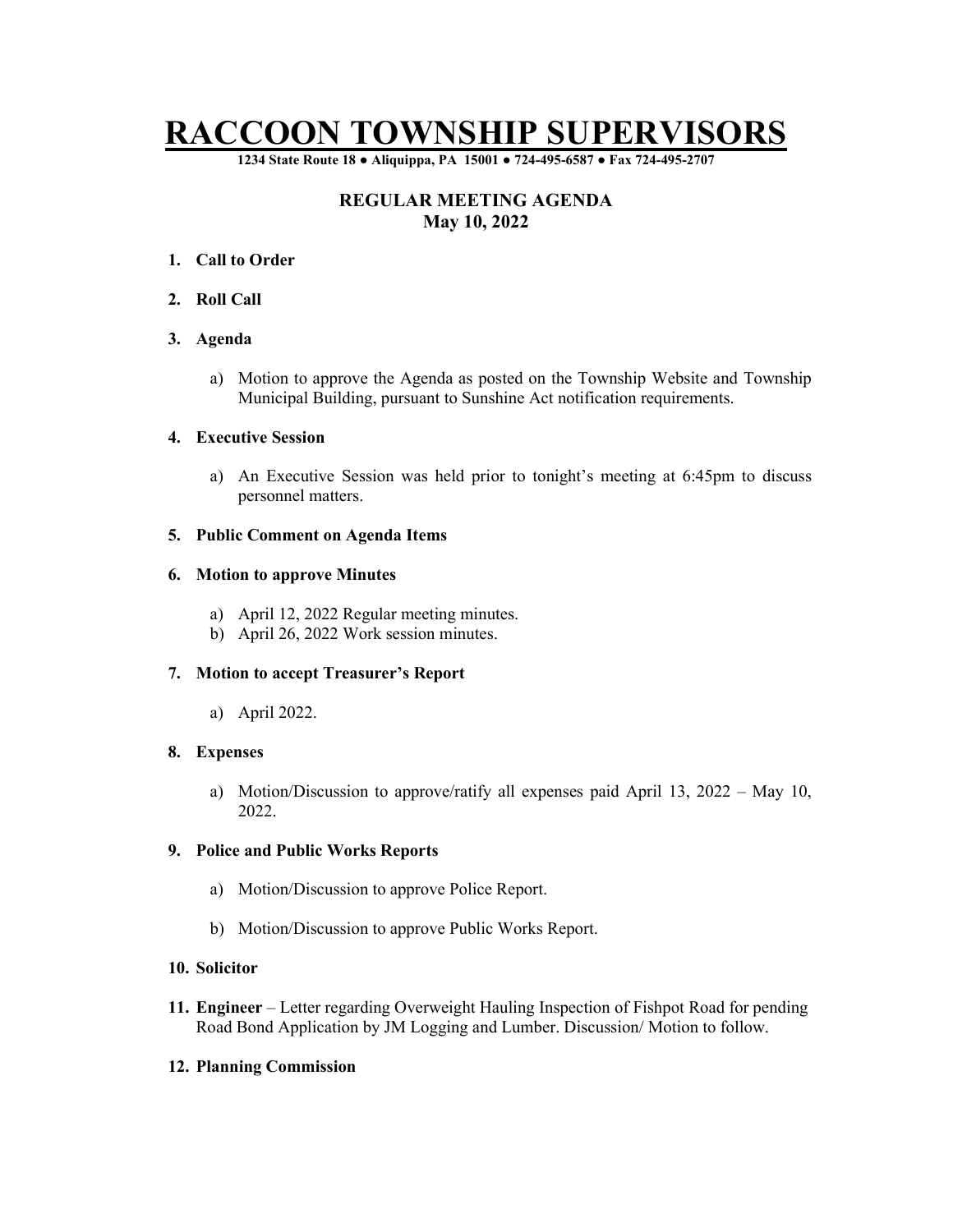#### 13. Recreation-Park Board

14. Zoning Hearing Board – Informational: A hearing was held on April 27, 2022 for Mark IV Development, who requested a Special Exception to develop more of the Old Raccoon School into a Child Care Facility. Approval was granted.

# 15. Old Business

- a) Discussion/Motion to approve Resolution R-9-2022- A Resolution Appointing Linda McCoy to fill the vacancy in the position of township tax collector.
- b) Discussion/Motion to approve the Agreement between Raccoon Township and Potter Township, and authorize Chairman Malloy to execute all documents necessary to effectuate the same.

# 16. New Business

- a) Discussion/Motion to put out for bid the replacement of the main water lines for the Raccoon Township Municipal Park at 130 Winford Lane.
- b) Discussion/Motion Resolution R-10-2022 Exemption for Raccoon Township Resident, David A. Shelton from payment of Raccoon Township Real Estate Taxes and Fire Hydrant Assessment, if applicable, pursuant to the Pennsylvania Military and Veterans Affairs confirmation of Mr. Shelton's eligibility, and exoneration of the tax collector from collection of the same.
- c) Discussion/ Motion to approve the road bond for Fishpot Road for Application by JM Logging and Lumber. The logging will be done in Potter Township, but timber will be removed through Raccoon Township.
- d) Discussion Resolution R-11-2022 Exemption for Raccoon Township Resident, Robert E. Jones from payment of Raccoon Township Real Estate Taxes and Fire Hydrant Assessment, if applicable, pursuant to the Pennsylvania Military and Veterans Affairs confirmation of Mr. Jones' eligibility, and exoneration of the tax collector from collection of the same.
- e) Discussion/Motion to approve Resolution R-12-2022, appointing \_\_\_\_\_\_\_\_\_\_\_\_\_\_\_\_\_\_\_\_\_\_\_\_\_, as the Chief of Police of Raccoon Township, at a salary of \$, pursuant to the terms and conditions of Resolution R-12-2022, the Agreement of Employment, and the Job Descriptions and Duties of Employment, attached thereto, and approving and authorizing the execution of the aforementioned documents, appointment being effective May 11, 2022.
- f) Pre-Application subdivision discussion: Mark W. Reidenbach to discuss the possible subdivision application for 4700 Route 151, Progas, Inc.
- g) Discussion regarding Permitting for Games of Chance in businesses and possible Ordinance.